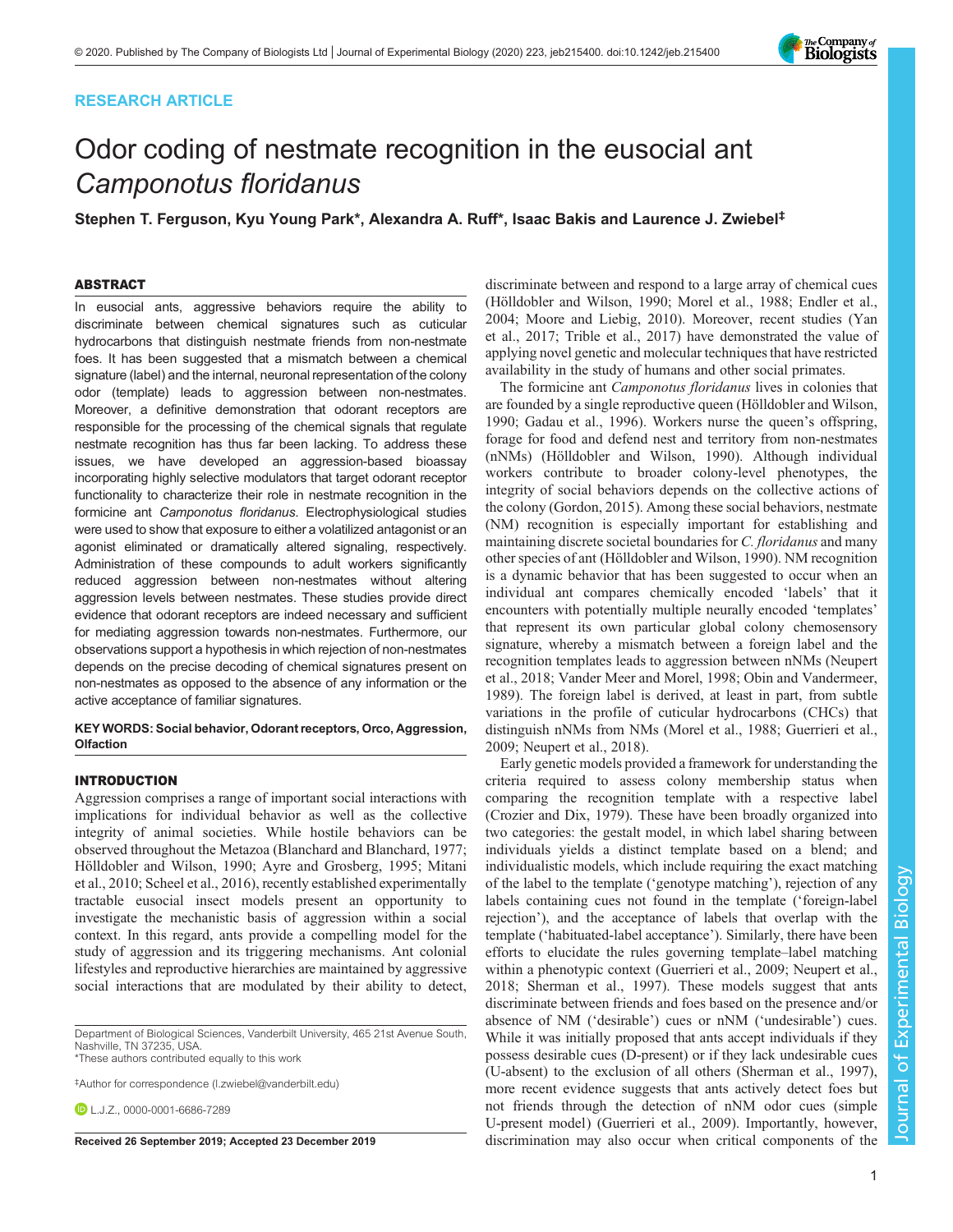CHC profile are missing ([Neupert et al., 2018\)](#page-8-0). These studies suggest that multiple templates are used to assess different labels, and that the importance of a given component of the label varies.

While the importance of CHCs in mediating NM recognition among ants is well established, several alternative hypotheses have been proposed for the neuronal and molecular mechanisms allowing ants to distinguish friends from foes ([Ozaki et al., 2005](#page-8-0); [Guerrieri](#page-8-0) [et al., 2009;](#page-8-0) [Brandstaetter et al., 2011](#page-7-0); [Neupert et al., 2018](#page-8-0); [Brandstaetter and Kleineidam, 2011;](#page-7-0) [Sherman et al., 1997;](#page-8-0) [Crozier](#page-7-0) [and Dix, 1979\)](#page-7-0). In all of these models, CHCs and other semiochemicals are initially detected by the peripheral olfactory sensory system, which relies on three major classes of peripheral chemosensory receptors: odorant receptors (ORs), gustatory receptors and ionotropic receptors. Insect ORs are expressed in olfactory receptor neurons (ORNs) housed within sensilla on the antennae (reviewed in [Suh et al., 2014\)](#page-8-0), where they function as heteromeric complexes consisting of an obligate and conserved OR co-receptor (Orco) and at least one 'tuning' OR that determines odorant (ligand) specificity [\(Zhou et al., 2012](#page-9-0); [Larsson et al., 2004](#page-8-0); [Benton et al., 2006;](#page-7-0) [Sato et al., 2008;](#page-8-0) [Wicher et al., 2008](#page-9-0); [Jones](#page-8-0) [et al., 2011; Pask et al., 2011\)](#page-8-0). Several studies have revealed a large expansion of the OR gene family in ants and other eusocial insects [\(Zhou et al., 2012](#page-9-0); [Zhou et al., 2015;](#page-9-0) [Smith et al., 2011b; Robertson](#page-8-0) [and Wanner, 2006](#page-8-0); [Bonasio et al., 2010](#page-7-0); [Wurm et al., 2011](#page-9-0); [Oxley](#page-8-0) [et al., 2014;](#page-8-0) [Werren et al., 2010;](#page-9-0) [Smith et al., 2011a\)](#page-8-0). Members of this chemoreceptor family detect socially relevant chemical cues such as CHCs [\(Slone et al., 2017](#page-8-0); [Pask et al., 2017](#page-8-0)).

Despite the long-held appreciation for the role of CHCs and other chemical cues in mediating NM recognition and social behaviors in ants, little is known about the specific molecular components of olfactory signal transduction that are active in regulating NM recognition and the triggering of aggression toward nNMs. Electrophysiological studies of Camponotus japonicus first suggested that a dedicated multiporous NM recognition sensilla exhibited an all-or-none response to nNM CHC blends but, importantly, did not respond to NM CHC blends – thus leading to a model in which ants are desensitized and ultimately anosmic to their own odor cues [\(Ozaki et al., 2005\)](#page-8-0). In contrast, recent studies using both antennal electrophysiology and antennal lobe calcium imaging in the related ant species C. floridanus demonstrate these ants are capable of detecting both nNM and NM odors [\(Brandstaetter et al., 2011](#page-7-0); [Brandstaetter and Kleineidam, 2011](#page-7-0); [Sharma et al., 2015](#page-8-0)). It has been proposed that these seemingly contradictory findings support a model in which two sensilla subtypes – one broadly tuned to hydrocarbons and the other tuned to specific hydrocarbons – facilitate habituation to different labels (Bos and D'[Ettorre, 2012\)](#page-7-0).

The paucity of data in this regard may be attributed, at least in part, to the challenges of targeted molecular approaches currently available in the study of hymenopteran insects. The development of these techniques represents an important step towards understanding the function and evolution of the molecular mechanisms involved in complex social behaviors such as NM recognition, with the potential to shed light on longstanding questions within the field of social insect biology. To begin to address this, a series of behavioral, physiological and gene knockout studies were carried out to characterize the relationship between ant ORs and CHCs as well as other biologically salient chemical cues. These studies demonstrated that CHCs and other general odorants were broadly detected across the various OR subclades while CRISPR-mediated gene knockout of orco resulted in alterations of both solitary and social behaviors as well as profound neuroanatomical disruptions in the antennal lobe

[\(Slone et al., 2017; Pask et al., 2017;](#page-8-0) [Yan et al., 2017](#page-9-0); [Trible et al.,](#page-8-0) [2017\)](#page-8-0). Taken together, these studies suggest that ORs play a critical role not only in a diversity of behaviors but also, importantly, in ant neural development.

We now extend these studies by employing a set of highly specific Orco allosteric modulators to examine the role of OR signaling in mediating NM recognition. The first member of this unique class of pharmacological agents (known as VUAA-class actives) was identified through high-throughput screening for small molecule modulators of mosquito Orco/OR complexes expressed in HEK293 cells ([Jones et al., 2011](#page-8-0); [Pask et al., 2011; Rinker et al.,](#page-8-0) [2012\)](#page-8-0). In subsequent studies that revealed extraordinarily narrow structure–activity relationships, several additional VUAA-class actives were identified and characterized that now comprise several-more potent agonists (including VUAA4 used here), a non-competitive antagonist (VUANT1, used here) as well as an inactive structural analog (VUAA0, used here) [\(Jones et al., 2011,](#page-8-0) [2012; Rinker et al., 2012](#page-8-0); [Taylor et al., 2012; Romaine et al., 2014\)](#page-8-0). The selective potency of these modulators against Orco targets in both volatile and non-volatile forms is conserved across a wide range of insect orders [\(Jones et al., 2012](#page-8-0); [Tsitoura and Iatrou, 2016](#page-8-0); [Tsitoura et al., 2015; Hansen et al., 2014; Sharma et al., 2015\)](#page-8-0). Indeed, VUAA–Orco interactions have recently been directly confirmed by cryo-electron microscopy studies characterizing the structure of an Orco tetramer from the parasitic fig wasp Apocrypta bakeri ([Butterwick et al., 2018\)](#page-7-0). Importantly, single-sensillum recordings of the female-specific basiconic sensilla in C. floridanus have demonstrated the potency of at least one of these VUAA-class actives, such that exposure to VUANT1 significantly reduced olfactory responses to both a blend of hydrocarbons and cuticle extract [\(Sharma et al., 2015](#page-8-0)).

The use of these unique and highly specific chemical tools allowed us to selectively target Orco and therefore the functionality of all OR/ Orco complexes to examine NM recognition with altered OR signaling in wild-type adult C. *floridanus* workers. This was an essential aspect of our approach in light of the broad neuroanatomical alterations that have recently been observed in the development of the antennal lobes of Orco mutants in two ant species [\(Trible et al., 2017](#page-8-0); [Yan et al., 2017\)](#page-9-0), which are reasonably likely to impact olfactory processing and behavior. Indeed, the use of volatile Orco modulators represents a novel and requisite approach for disrupting OR functionality in insects such as ants that require alternatives to CRISPR-mediated targeting of pleiotropic genes such as orco ([Trible](#page-8-0) [et al., 2017](#page-8-0); [Yan et al., 2017](#page-9-0)). Here, we report studies that specifically address the odor coding of NM recognition by utilizing a novel volatilization paradigm. In this manner, we were able to directly test the hypotheses that aggression is triggered by the active detection and decoding of discrete chemosensory stimuli and more specifically that the functionality of the OR/Orco ion channel complex is necessary for NM recognition.

#### MATERIALS AND METHODS Ant husbandry

Nine distinct laboratory colonies of Camponotus floridanus (Buckley 1866) originating from field collections were generously supplied by Dr J. Liebig (Arizona State University) from the Long Key (D242) and Sugarloaf Key (D601), and Dr S. Berger (University of Pennsylvania) from the Fiesta Key (C6, K17, K19, K28, K31, K34 and K39) in South Florida, USA. All colonies were independently maintained at 25°C and ambient humidity (approximately 70%), with a 12 h light:12 h dark photoperiod. Each colony was provided with Bhatkar diet, crickets, 10% sucrose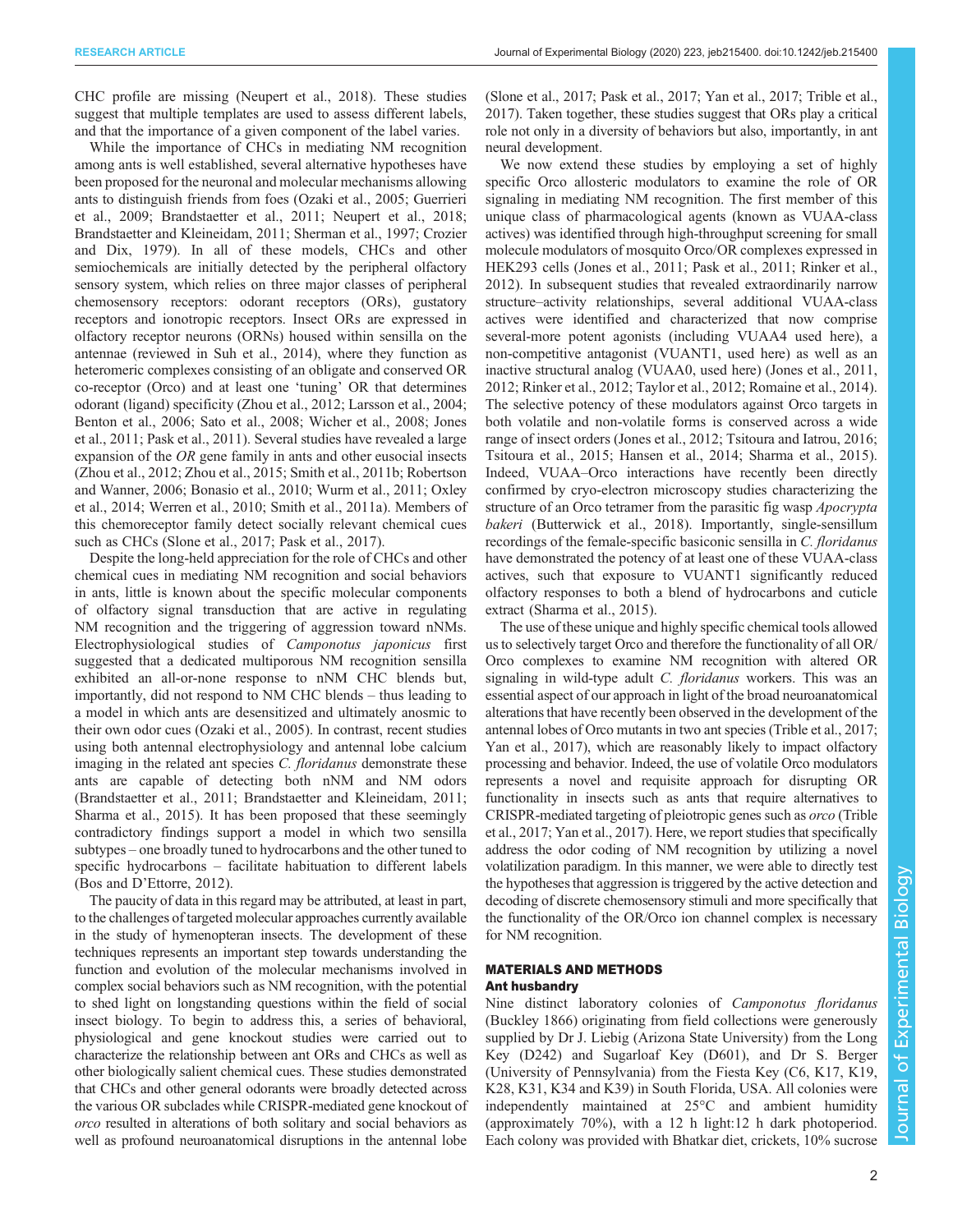solution, and distilled water 3 times per week. Adult minor workers were used for all experiments and were sampled from throughout the colonies.

#### Ablation aggression bioassay

Tests were conducted during the Zeitgeber time (ZT) diel light cycle between ZT2 and ZT12 at ambient room temperature and humidity and performed using a six-well culture plate with polytetrafluoroethylene-coated well walls (DuPont®). Individual wells of the six-well culture plate served as distinct bioassay arenas for behavioral trials ([Fig. S1](http://jeb.biologists.org/lookup/doi/10.1242/jeb.215400.supplemental)). In preparation for experiments, each well (9.6 cm<sup>2</sup>) of the six-well culture plate was fitted with a removable plastic divider that partitioned the well into two halves. The six-well culture plate and dividers were sterilized using ethanol, air dried, and positioned on top of a light box. Each individual bioassay well utilized two adult minor ants that were selected from either the same home colony (NMs) or two distinct colonies (nNMs). All ants were handled wearing gloves and using sterile, soft-tipped metal forceps, and were subsequently discarded in the freezer (−20°C) after each bioassay to ensure each ant was used only once.

Subject ants were briefly anesthetized with  $CO<sub>2</sub>$  before removing their antennal flagella via an incision across the distal portion of the scape using a clean, unused razor blade. Bilaterally ablated ants had both flagella removed while unilaterally ablated ants had only a single (right or left, randomly selected) flagellum removed. Shamtreated ants were anesthetized with  $CO<sub>2</sub>$ , and the razor was gently touched to the antennae without damaging any structures. Subsequent to ablation (or sham) treatment, ants were allowed to recover along with similarly treated NMs for at least 2 h prior to testing.

Prior to bioassays, two ants (NMs or nNMs) were placed into each well arena, one in either half, and allowed 10 min to acclimate to handling. To document normal ant behavior within each well arena, mobility was recorded using a digital high-definition camera (Panasonic® HC-V750) for 3 min (detailed below). The plastic divider within each well arena was subsequently removed and all ant interactions were again recorded for 3 min. The order in which the treatments were conducted as well as the colony the ants were selected from for any given trial were randomized using RANDOM.ORG (Randomness and Integrity Services Ltd; [https://](https://www.random.org/) [www.random.org/\)](https://www.random.org/).

#### Electroantennography

Electroantennograms (EAGs) were performed using an IDAC-232 controller (Ockenfels Syntech GmbH, Buchenbach, Germany) linked to a Windows XP computer running EAG2000 software (Ockenfels Syntech GmbH). A set of 12×75 mm test tubes placed atop a heat block set at 260°C containing 0.025 g of the respective treatment compound (VUAA0, VUANT1 or VUAA4) or an empty tube (blank control) were connected to a Syntech CS-05 stimulus flow controller (flow rate of 1.5 cm<sup>3</sup> s<sup>-1</sup>; Ockenfels Syntech GmbH). Using this setup, both the constant background airflow and the 500 ms pulse of stimulus compound contained volatilized VU-class compounds or heated air (in the case of the blank control).

Subject ants were placed in a 20 µl disposable pipette tip that was modified such that the tip opening was sufficiently wide to allow the unimpeded exposure of the head and antennae. To prevent movement of the preparation, which might reduce the signal-tonoise of the recordings, the head and mandibles of the ant were restricted with wax. Borosilicate glass capillaries (FIL, o.d. 1.0 mm, World Precision Instruments, Inc.) were customized for EAGs on a P-2000 laser micro-pipette puller (Sutter Instruments), backfilled

with  $10^{-1}$  mol  $1^{-1}$  KCl and 0.05% PVP buffer and placed over tungsten electrodes. A 30-gauge needle was used to puncture the right eye to allow for insertion of the reference electrode. The recording electrode was placed over the distal tip of the left antenna. Decane (C10; CAS: 124-18-5, Sigma-Aldrich) was serially diluted in hexane (0.1, 1, 10, 20 and 200 µg  $\mu$ l<sup>-1</sup>). An odor cartridge was filled with 10 µl of decane solution (or hexane alone as a solvent control) and a handheld butane torch (BernzOmatic, Worthington Industries, Columbus, OH, USA) was used to volatilize the decane compound by heating the odor cartridge for 1.5 s. 4-Methyl-3 heptanol (4M3H; CAS: 14979-39-6, Sigma-Aldrich) was serially diluted in paraffin oil  $(10^{-5}, 10^{-4}, 10^{-3}$  and  $10^{-2}$  mol  $1^{-1}$ ). Serial concentrations were assayed sequentially starting with the lowest concentration and ending with the highest concentration. Decane responses were normalized to the hexane solvent control (set at 0) and 4M3H responses were normalized to the paraffin oil solvent control (set to 0) to account for changes in sensitivity and/or antennae degradation over time throughout the assay, and these values were used for subsequent data analysis.

#### Volatile Orco modulator aggression bioassay

To facilitate the administration of a continuous flow of air containing volatilized VUAA-class compounds (all custom synthesized as dry solids in-house at Vanderbilt University; [Jones](#page-8-0) [et al., 2011](#page-8-0), [2012; Taylor et al., 2012; Romaine et al., 2014\)](#page-8-0) into the aggression arena, bioassays were conducted in arenas consisting of modified square plastic boxes with a total area of  $85 \text{ cm}^2$  (Pioneer Plastics Inc.<sup>®</sup>) [\(Fig. S1\)](http://jeb.biologists.org/lookup/doi/10.1242/jeb.215400.supplemental). Mirroring the electroantennography, conditioned air (78% nitrogen, 21% oxygen) was delivered at a constant 34 kPa from a compressed source (Nashville Gas LLC) to the test arena at a flow rate of approximately 50 cm<sup>3</sup> s<sup>-1</sup>. Air was controlled by a dual Y valve affixed to the compressed air tank and delivered through a 12×75 mm test tube atop a heat block set at 260°C, which contained 0.025 g of the respective treatment compound (VUAA0, VUANT1 or VUAA4) or an empty tube (blank control) via 18 gauge needles inserted into a rubber septum affixed to the top of the test tube. Air was cleared from the arena through a dedicated exhaust system. Trials were recorded using a digital high-definition camera and scored as described below. Although two plastic tubes were affixed to the arena during the volatilization aggression bioassays, only a single tube was actively delivering the test compound or heated air control [\(Fig. S2](http://jeb.biologists.org/lookup/doi/10.1242/jeb.215400.supplemental)). In each assay, ants were acclimatized underneath 35 mm Petri dish lids ( prewashed with ethanol) for 10 min, after which the lids were removed (allowing the ants to interact), the airflow started and the ants' behavior recorded for the 3 min test period. All treatment compounds were randomized and coded independently such that the investigator was blind to the treatment identity. Furthermore, the sequential order in which the compounds were tested as well as the colony from which the ants were selected for any given trial were randomized using RANDOM.ORG.

# Aggression bioassay scoring

Digital video recordings of all bioassays were viewed post hoc and aggression incidents manually scored for analyses. Trials in which ants did not interact  $(N=23)$ , were disrupted physically during removal of the plastic barrier  $(N=5)$  or appeared injured/ unconscious at trial onset  $(N=3)$  were discarded from further analyses along with their respective mobility controls in the case of the antennal ablation bioassays. These interactions were scored by three independent, blinded observers at 10 s intervals using a binary scale such that aggression either did or did not occur (a score of 1 or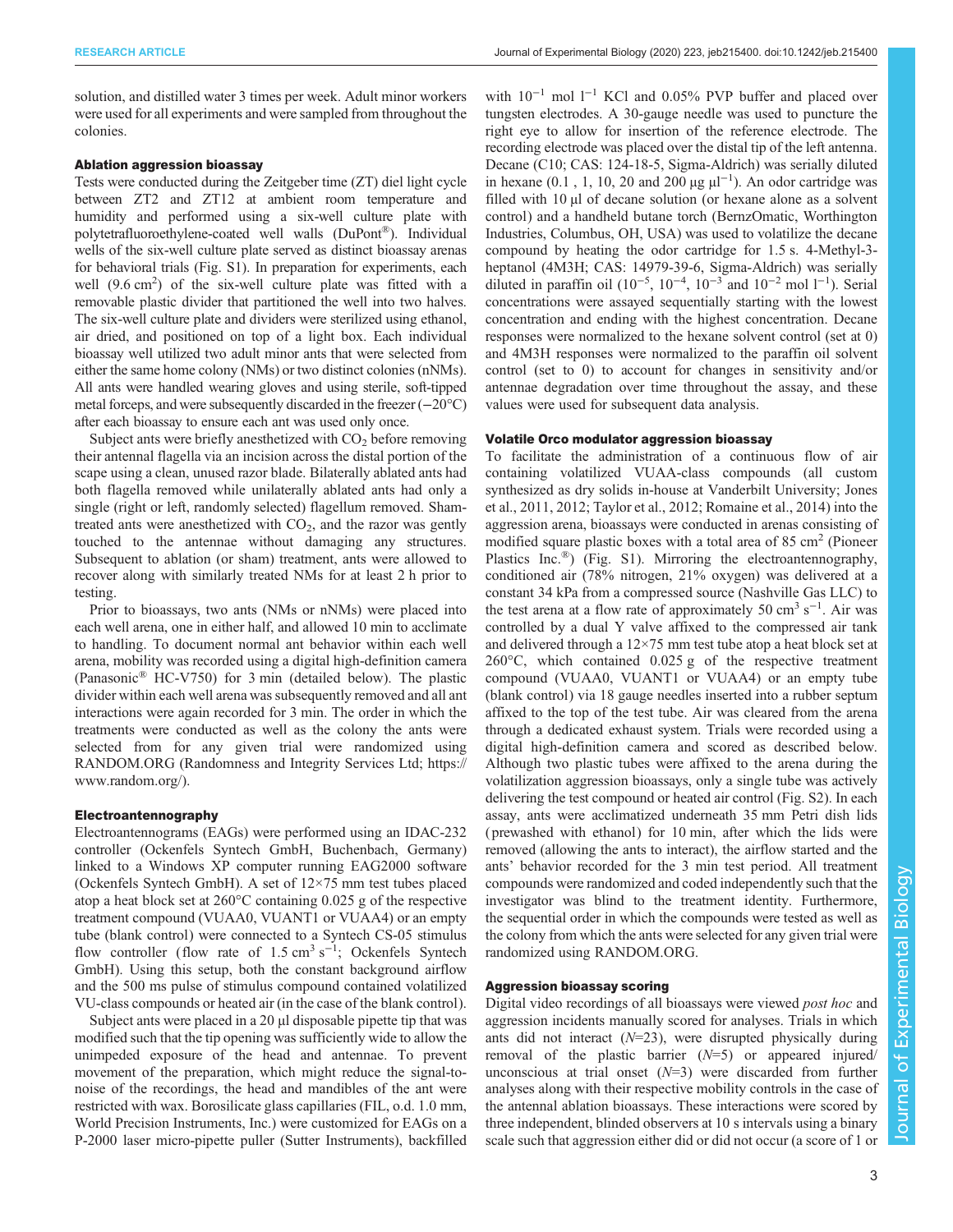0, respectively). Prior to scoring, each observer was trained to recognize 'aggression' as instances in which one or both ants were lunging, biting or dragging one another. Each 10 s time interval was scored as either containing an instance of aggression or not to establish the proportion of time the ants were engaged in aggressive behavior. An aggression index was calculated by dividing the number of observed acts of aggression by the total number of observed time intervals. The mean aggression index of each video recording across all three independent scores was used for subsequent statistical analysis.

# Mobility control parameters

Mobility control videos were analyzed using an automated tracking software package (EthoVision® XT v8.5, Noldus Information Technology, Wageningen, The Netherlands) to calculate total distance traveled (cm), time spent moving (%) and the frequency of rotations (count). Time spent moving/not moving was calculated with thresholds of 0.30 cm s<sup>-1</sup> (start velocity) and 0.20 cm s<sup>-1</sup> (stop velocity) as determined by the EthoVision® XT software with an averaging interval of 1 sample. A single rotation was defined as a cumulative turn angle of 90 deg over a distance of 1.00 cm. Turns in the opposite direction of less than 45 deg were ignored. The sum of both clockwise and counterclockwise rotations was used to determine rotational frequency. Trials in which the subject ant was not found for at least 95% of the recording were discarded  $(N=15)$ .

## Mechanically evoked biting and mandible opening response (BMOR) bioassay

To determine whether disrupting Orco-mediated olfactory signaling broadly disrupted aggression in a non-social context, individual adult minor workers were briefly anesthetized with  $CO<sub>2</sub>$  before being secured with wax in a modified 200 µl pipette tip such that the head and antennae were accessible. The ants were allowed to acclimate for 10 min before being exposed to a continuous flow of heated air alone or volatilized VU-class compounds as described above for the volatile Orco modulator aggression bioassays. A clean, ethanol-washed 3.61/0.4 g Von Frey hair filament (Baseline® Fold-Up™ Monofilaments item no. 12-1741, Fabrication Enterprises Inc., White Plains, NY, USA) was then gently brushed along the anterior portion of the ant's head from the ventral to the dorsal side 5 times. Aggression was scored by six independent, blinded observers on a binary scale such that biting or attempting to bite the filament or wide opening of the mandibles (i.e. the mandibles were opened beyond parallel) either did (score of 1) or did not (score of 0) occur during the duration of the trial. An aggression index was calculated by taking the average score across all observers and used for subsequent statistical analysis. Trials in which the ants did not recover from the  $CO<sub>2</sub>$  treatment were discarded.

#### Statistical analysis

Statistical analyses were performed using GraphPad Prism v8.0.0 (GraphPad Software, Inc.). For the aggression bioassays, a two-way ANOVA was first performed followed by Holm–Šidák's multiple comparisons test to compare NM versus nNM aggression as well as aggression across antennal treatments. For the antennal ablation mobility controls as well as the BMOR bioassays, a Kruskal–Wallis test was performed followed by Dunn's correction for multiple comparisons. As the volatilization mobility controls had matched samples across different time points, a repeated measures two-way ANOVA with the Greenhouse–Geisser correction for violations of sphericity was performed. For the electroantennography, linear

regression analysis was used to test whether the best-fit slope differed significantly from 0 (i.e. a straight line with no dose response). The response to the solvent control (i.e. no decane or 4M3H) was normalized to 0 mV; therefore, the Y-intercept was constrained to  $X=0$ ,  $Y=0$ . The inclusion and exclusion criteria for all samples was pre-established. The number of replicates for each study was as follows: ablation aggression bioassays  $N=6$ –10; mobility controls (ablation)  $N=24-29$ ; volatile Orco modulator aggression bioassays  $N=10-12$ ; volatile Orco modulator BMOR bioassay  $N=10-11$ ; mobility controls (volatilization)  $N=7-9$ ; electroantennography  $N=5-6$ . Information regarding the statistical test performed and the results from these analyses are detailed in [Table S1.](http://jeb.biologists.org/lookup/doi/10.1242/jeb.215400.supplemental)

# RESULTS

#### NM recognition requires antennal signaling

The initial phase of this study was to develop an olfactory-based NM recognition bioassay in which two ants – NMs from the same home colony or nNMs from two different colonies – were able to interact with one another after an acclimation period [\(Fig. 1A](#page-4-0)). To this end, we initially took a broad approach to assess the role of olfactory signaling in modulating NM/nNM aggression in the context of pairwise trials conducted using adult C. floridanus minor worker ants with either unilateral or bilateral antennal ablation. As it has long been established that antennal ablation decreases aggression between nNMs ([Forel, 1928;](#page-7-0) [Wang et al., 2016](#page-8-0)), these assays were undertaken to validate our experimental design. In these studies, both control C. floridanus workers ( $t=4.404$ ,  $P=0.0001$ ) and those that had undergone unilateral ablation  $(t=5.438, P<0.0001)$ were able to routinely discriminate nNMs from NMs and display only nNM aggression (two-way ANOVA with Holm–Šidák's multiple comparisons test) [\(Fig. 1B](#page-4-0); [Table S1](http://jeb.biologists.org/lookup/doi/10.1242/jeb.215400.supplemental)). In contrast, ants with bilateral antennal ablation displayed a significant and indeed near-complete reduction in aggression against nNMs  $(t=3.384,$  $P=0.003$ ). These data are consistent with the widely reported ability of C. floridanus workers to robustly discriminate between nNMs and NMs and supports the hypothesis that their chemosensory apparatus is required to recognize and trigger aggression against nNMs ([Hölldobler and Wilson, 1990; Morel et al., 1988; Leonhardt](#page-8-0) [et al., 2007; Guerrieri et al., 2009; Ozaki et al., 2005](#page-8-0); [Brandstaetter](#page-7-0) [et al., 2011](#page-7-0); [Slone et al., 2017](#page-8-0); [Pask et al., 2017](#page-8-0); [Neupert et al.,](#page-8-0) [2018;](#page-8-0) [Forel, 1928;](#page-7-0) [Wang et al., 2016](#page-8-0)).

To further control for potentially confounding variables – including the outright death or incapacitation of the ants due to the damage sustained from the ablations – we measured a number of other behavioral indicators including total distance traveled, percentage of time spent moving/not moving and the frequency of rotations using an automated tracking program (see Materials and Methods). Here, the activity of a single ant was recorded for 3 min immediately following the 10 min acclimation period and preceding the ablation aggression bioassays ([Fig. 1A](#page-4-0)). These assays revealed no significant difference between the sham control and the ablation treatments ([Fig. 1](#page-4-0)C–E; [Table S1](http://jeb.biologists.org/lookup/doi/10.1242/jeb.215400.supplemental)). Treated ants were able to recover from the injury and retain fundamental aspects of mobility, and unilaterally ablated workers kept the ability to discriminate between NMs and nNMs. This suggests that the decrease in aggression was likely due to the absence of antennae-mediated signaling as opposed to confounding variables introduced by the ablation treatment. However, as the removal of the antennae disrupts a broad range of both mechanoreceptors and chemoreceptors [\(Nakanishi et al.,](#page-8-0) [2009\)](#page-8-0), a more targeted approach was required to assess the specific function of OR-dependent chemoreceptor signaling in this context.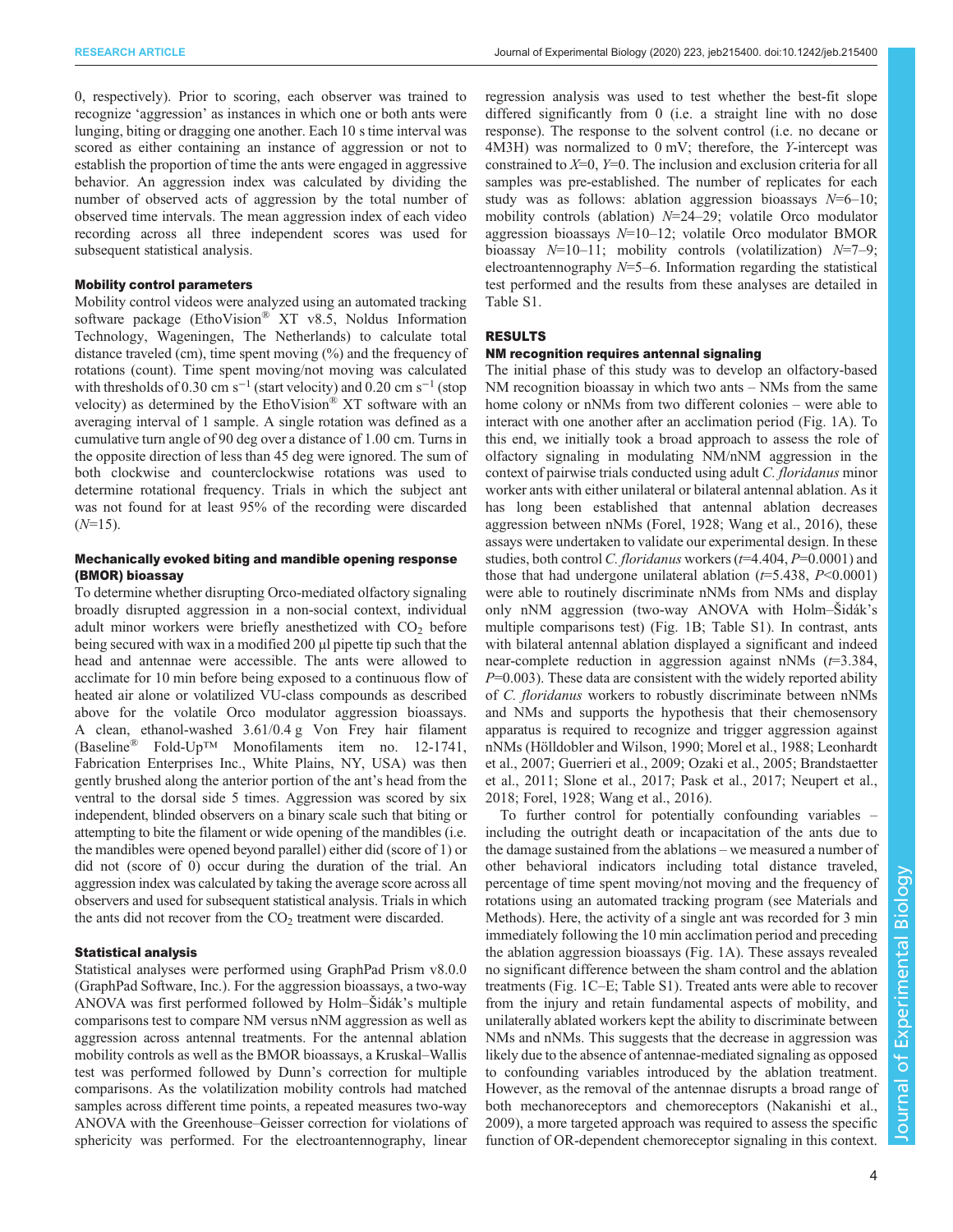<span id="page-4-0"></span>

Fig. 1. Aggression and mobility responses of adult minor workers following antennal ablation. Sham, control; UA, unilateral ablation; BA, bilateral ablation. (A) Schematic representation of the ablation bioassay depicting the acclimation period (left), mobility controls (center) and aggression bioassay (right). (B) Bilateral antennal ablation significantly reduced non-nestmate (nNM, red) aggression compared with the sham control. Black, nestmates (NMs). Two-way ANOVA with Holm–Šidák's multiple comparisons test (biological replicates: sham NMs N=9, sham nNMs N=10, UA nMs N=10, UA nNMs N=9, BA NMs N=6, BA nNMs N=6). (C–E) There was no significant difference in mobility between the sham control and the ablation treatments, as assessed by distance traveled (C), time spent moving (D) and rotation frequency (E). Kruskal–Wallis test (biological replicates: sham and UA N=29, BA N=24). Bars display mean; error bars display s.e.m. Asterisks indicate significance: \*\*P<0.01, \*\*\*P<0.001, \*\*\*\*P<0.0001. n.s., not significant.

#### NM recognition is an active, OR-dependent process

In order to further examine this process within the narrow context of assessing the role of ORs in NM recognition and aggression, we adapted our bioassay to incorporate the sustained volatile administration of a set of highly specific Orco allosteric modulators [\(Fig. 2A](#page-5-0); [Fig. S1\)](http://jeb.biologists.org/lookup/doi/10.1242/jeb.215400.supplemental).

While the use of certain VUAA-class actives has already been shown to disrupt OR-mediated detection of a blend of hydrocarbons (C7–C40) and cuticle extract ([Sharma et al., 2015\)](#page-8-0), we sought to validate the efficacy of these compounds in the context of our experimental setup where they were delivered within a constant background airflow to our aggression bioassay arena. We performed EAGs to assess whole-antennal responses to several concentrations of the hydrocarbon decane (C10) as well as 4M3H in adult workers exposed to heated air (blank control) or volatilized compound [\(Fig. 2A](#page-5-0)). These two compounds were chosen because they elicited strong responses in the basiconic sensilla, which presumably contains many OR-expressing neurons [\(Sharma et al., 2015](#page-8-0); [McKenzie et al., 2016](#page-8-0)).

For decane, we observed similar dose-dependent responses with our blank control and VUAA0 treatment [\(Fig. 2B](#page-5-0),D,E). Indeed, linear regression analysis revealed that the slope of the blank control  $(F_{1,24}=11.39, P=0.0025)$  and that of VUAA0  $(F_{1,24}=25.31,$  $P<0.0001$ ) were significantly different from 0 (i.e. a flat line) [\(Fig. 2](#page-5-0)B; [Table S1\)](http://jeb.biologists.org/lookup/doi/10.1242/jeb.215400.supplemental). Consistent with expectations, the slope of VUANT1 was not significantly different from 0 ([Fig. 2](#page-5-0)B,F; [Table S1](http://jeb.biologists.org/lookup/doi/10.1242/jeb.215400.supplemental)), suggesting that exposure to this compound completely eliminated dose-dependent detection of decane. Volatile

administration of VUAA4 also disrupted hydrocarbon detection; however, it did not eliminate OR signaling. Rather, it displayed a muted and partially dose-dependent response with seemingly static, yet low, responsiveness at higher concentrations [\(Fig. 2B](#page-5-0),G). These effects are likely the result of broad ORN desensitization after prolonged exposure to this potent Orco agonist. Nevertheless, the slope of VUAA4 was significantly different from 0  $(F_{1,24}=0.0320)$ ,  $P=0.032$ ) [\(Fig. 2](#page-5-0)B; [Table S1\)](http://jeb.biologists.org/lookup/doi/10.1242/jeb.215400.supplemental), suggesting that dose-dependent hydrocarbon detection and ORN firing still occur albeit not in the same manner as the controls. With regard to 4M3H, we again observed similar dose-dependent responses in the blank control  $(F_{1,23}=22.58, P<0.0001)$  and VUAA0  $(F_{1,23}=42.11, P<0.0001)$ , and these responses were eliminated in the VUANT1 treatment [\(Fig. 2C](#page-5-0),H–J). Responses to VUAA4, however, were substantially increased [\(Fig. 2](#page-5-0)C,K). These elevated responses are consistent with the expected role of VUAA4 as an Orco agonist. These observations highlight the profound effects that acute volatile administration of VUAA4 has on olfactory signaling. Taken together, these data foster the view that ambiguous/altered odor coding results from a combination of both cryptic activation and desensitization of ORNs. Furthermore, responses to odorants were not completely eliminated but nevertheless deviate from control responses. Altogether, these studies demonstrate that VUAA-class actives disrupt Orco-mediated olfactory signal transduction in ants.

Using this newly established volatilization paradigm, we then sought to determine the precise role of OR signaling in mediating aggression towards nNMs. Ants taken from across nine independent colonies exposed to either Orco modulator (VUANT1 or VUAA4)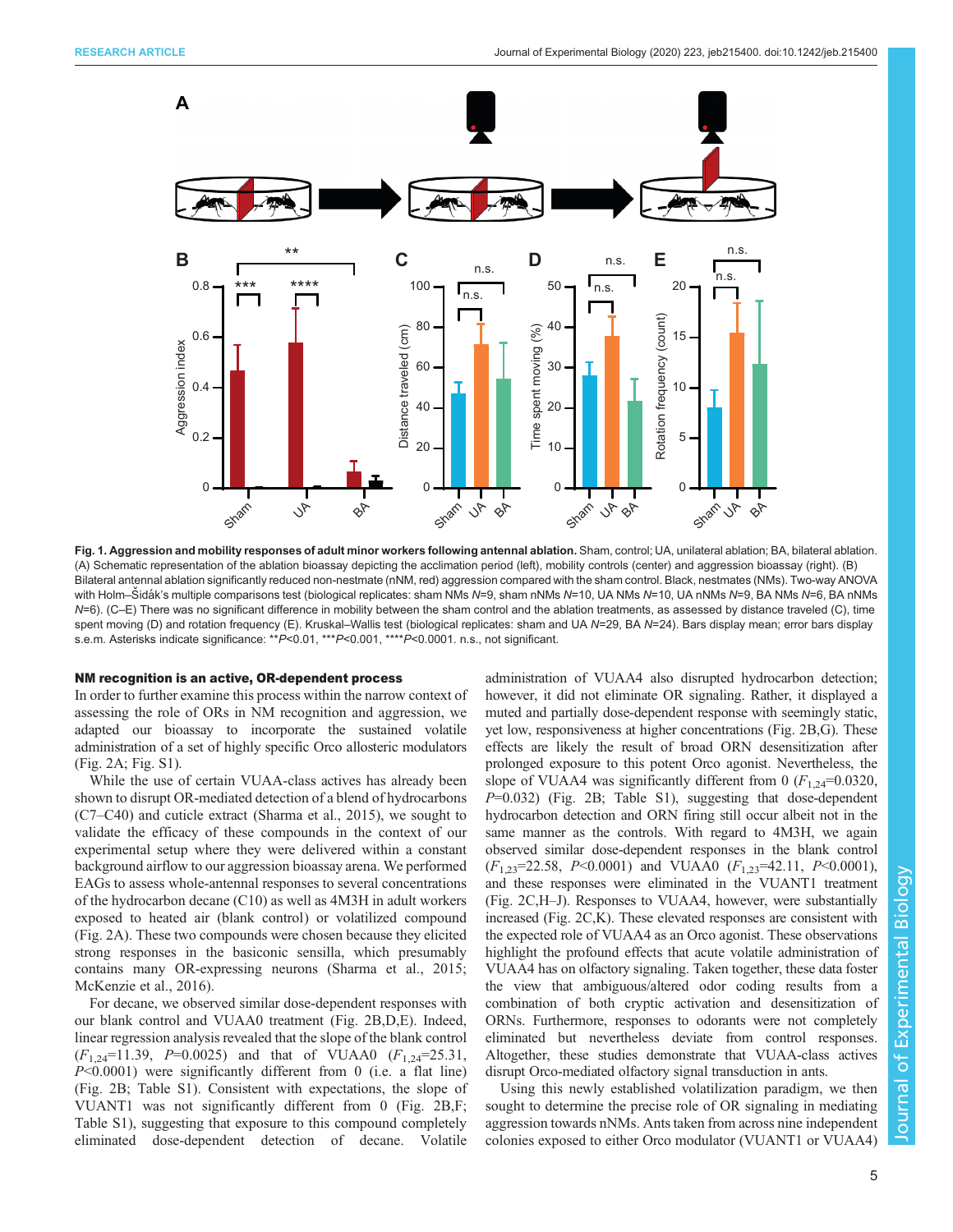**A**

<span id="page-5-0"></span>

Fig. 2. Electrophysiological responses of adult minor workers to decane or 4M3H under different background airflow conditions. (A) Schematic diagram of the electroantennogram apparatus. (B,C) Best-fit lines derived from the solvent (hexane or paraffin oil) normalized responses to serial concentrations of decane (D–G) or 4M3H (H–K), respectively, for blank (control, heated air alone), VUAA0 (inert chemical analog control), VUANT1 (Orco antagonist) and VUAA4 (Orco agonist) backgrounds. The slope of the best-fit line for blank, VUAA0 and VUAA4 for both decane and 4M3H was significantly different from 0. Linear regression (biological replicates: decane blank N=5, VUAA0 N=5, VUANT1 N=6, VUAA4 N=5; 4M3H blank N=6, VUAA0 N=6, VUANT1 N=5, VUAA4 N=5; see [Table S1\)](http://jeb.biologists.org/lookup/doi/10.1242/jeb.215400.supplemental). Points display mean; error bars display s.e.m.

displayed a significant reduction, and indeed a near-complete elimination, of aggression towards nNMs (two-way ANOVA with Holm−Šidák's multiple comparisons test; VUANT1: t=2.372,  $P=0.0399$ ; VUAA4:  $t=3.466$ ,  $P=0.0026$ ) ([Fig. 3](#page-6-0)A; [Table S1\)](http://jeb.biologists.org/lookup/doi/10.1242/jeb.215400.supplemental). Importantly, ants treated with either the Orco agonist or the Orco antagonist displayed no significant difference in their responses to NMs. This lack of misdirected aggression toward NMs as well as the failure to correctly attack nNMs in ants treated with these highly selective Orco/OR modulators demonstrates that, in C. floridanus, aggression is specifically mediated by the OR-dependent detection of specific and unambiguous odor cue signatures from nNM foes rather than the general absence or incorrect processing of familiar signatures of NM friends.

Furthermore, in order to assess whether the disruption of OR signaling reduced aggression within the narrow social context of NM recognition or alternatively acted to broadly inhibit aggressive behaviors, we conducted parallel bioassays that utilized mechanical rather than chemical stimuli to evoke aggression. Using a modified aggression bioassay based on previous methods (see [Guerrieri and](#page-8-0) D'[Ettorre, 2008](#page-8-0); [Gospocic et al., 2017](#page-8-0)), individual ants were challenged with a chemically neutral mechanical stimulus (i.e. a clean Von Frey filament) and subsequently scored for biting responses as well as wide opening of the mandibles as indicators of aggression. Importantly, as there was no significant difference in aggression among the various treatment groups ([Fig. S2\)](http://jeb.biologists.org/lookup/doi/10.1242/jeb.215400.supplemental), we could conclude that disrupting Orco-mediated olfactory signaling did not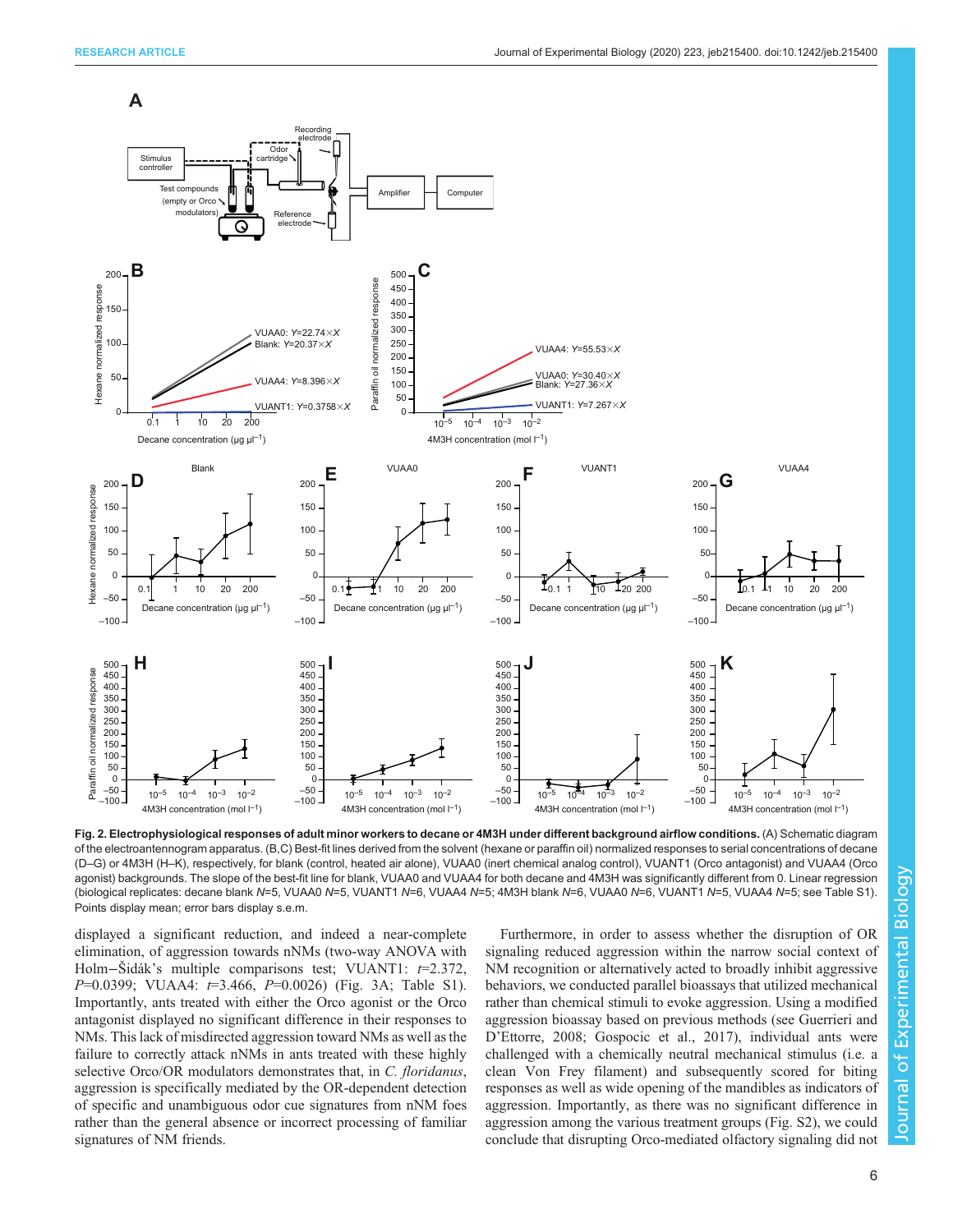<span id="page-6-0"></span>

Fig. 3. Aggression and mobility responses of adult minor workers during exposure to volatilization treatments. (A) Disrupting Orco-mediated olfactory signal transduction significantly reduced aggression towards nNMs (red). Black, NMs. Two-way ANOVA with Holm–Šidák's multiple comparisons test (biological replicates: blank NMs N=10, nNMs N=12; VUAA0 NMs N=10, nNMs N=11; VUANT1 NMs N=12, nNMs N=10; VUAA4 NMs N=10, nNMs N=10. (B-D) There was no significant interaction between treatments across the mobility parameters tested (acclimation, blue; treatment, yellow; recovery, green). RM two-way ANOVA with Greenhouse–Geisser epsilon (biological replicates: blank N=8, VUAA0 N=8, VUANT1 N=7, VUAA4 N=9). Bars display mean; error bars display s.e.m. Asterisks indicate significance: \*P<0.05, \*\*P<0.01, \*\*\*P<0.001. n.s., not significant.

generally inhibit aggressive responses in C. floridanus but instead specifically impacted workers' ability to discriminate NMs from nNMs and aggressively respond to the latter.

In order to further control for potentially confounding variables in response to these volatilization treatments, the activity of a single ant was recorded immediately following a 10 min acclimation period. These trials consisted of a continuous 9 min bioassay separated into three 3 min segments. During the first segment, the ants were exposed to a continuous flow of untreated air ('acclimation'); for the second segment, the ants were exposed to a continuous flow of volatilized VUAA-class active or untreated air in the case of the blank control using the same parameters established for the volatilization aggression bioassay ('treatment'); and during the third segment, the ants were again exposed to a continuous flow of untreated air ('recovery'). A Y-junction connected to the compressed air tank alternated between the empty test tube during the acclimation and recovery phases and the treatment or blank tube during the treatment phase. An examination of overall mobility parameters revealed no significant interaction effect when comparing control ants and ants treated with either the Orco agonist or Orco antagonist before, during or after exposure to each treatment (Fig. 3B–D; [Table S1\)](http://jeb.biologists.org/lookup/doi/10.1242/jeb.215400.supplemental).

#### **DISCUSSION**

In ants and other eusocial insects, NM recognition depends on the ability to discriminate between self (NMs) and non-self (nNMs) (reviewed in [Sturgis and Gordon, 2012\)](#page-8-0). While it is clear that these aggressive responses are mediated by the detection of chemical cues on the cuticle ([Morel et al., 1988](#page-8-0); [Guerrieri et al., 2009](#page-8-0); [Leonhardt](#page-8-0) [et al., 2007; Neupert et al., 2018\)](#page-8-0), the precise molecular mechanisms responsible for the detection and coding of that information within the olfactory system have remained ambiguous. Previous studies have demonstrated that the antennae are required for eliciting aggressive behaviors towards nNMs ([Wang et al., 2016](#page-8-0); [Forel,](#page-7-0) [1928](#page-7-0)). Therefore, we took a conservative approach to validate our aggression bioassay within the context of antennal ablations [\(Fig. 1\)](#page-4-0). Once established, this experimental paradigm was further adapted to accommodate the sustained volatile administration of VUAA-class Orco modulators to test the hypothesis that NM recognition in adult C. floridanus workers is solely dependent upon OR-based olfactory signaling as well as facilitate the

characterization of odor coding in this process. Because of the broad developmental defects that result from the loss of Orco in other ant systems [\(Trible et al., 2017;](#page-8-0) [Yan et al., 2017\)](#page-9-0), these pharmacological tools provide a unique opportunity to acutely examine the role of OR-based signaling in a wild-type adult nervous system. At the same time, in light of the obligate co-localization of Orco together with tuning ORs in every insect ORN ([Larsson et al.,](#page-8-0) [2004; Jones et al., 2005](#page-8-0); [Taylor et al., 2012](#page-8-0)), exposure to Orco modulators is expected to have profound and widespread effects.

As previously observed in other contexts ([Sharma et al., 2015\)](#page-8-0), treatment with the VUANT1 antagonist effectively silenced all Orco/OR complexes and prevented the generation of any interpretable signal [\(Fig. 2](#page-5-0)). In the case of the VUAA4 Orco agonist, activation of all Orco/OR complexes led to either the activation of ORNs or a broad desensitization resulting in disrupted signaling ([Fig. 2\)](#page-5-0) that we postulate effectively generates an uninterpretable or 'confused' coding signal. In either case, the lack of any odor signal or the presence of imprecise odor cues that are expected after treatment with an Orco antagonist or agonist, respectively, were both equally insufficient to elicit aggression between nNMs (Fig. 3).

The observation that an Orco antagonist decreases aggression between nNMs is broadly consistent with a simple U-present rejection model and supports the view that ants are not actively recognizing friends [\(Guerrieri et al., 2009](#page-8-0); [van Zweden and](#page-8-0) D'[Ettorre, 2010\)](#page-8-0). However, the finding that an Orco agonist, which would be expected to generate a signal different from that of the endogenous template, would also decrease aggression between nNMs rather than increase aggression between NMs suggests that the simple presence of foreign yet imprecise cues is also insufficient to elicit aggression. These studies therefore support a model in which an unambiguous triggering stimulus must be precisely detected in order to evoke aggression. We propose that the recognition mechanism in C. floridanus occurs via a lock-and-key mechanism whereby the specific parameters of the foreign chemical label key, defined by the combinatorial presence and/or absence of salient odor cues, must be precisely decoded by an OR-mediated lock ([Fig. 4](#page-7-0)). Under the assumption that a precise nNM label is compared with a neuronal template (of which many may exist), we conclude that ants may identify nNMs in two different ways which are not necessarily mutually exclusive. (1) As with previous models,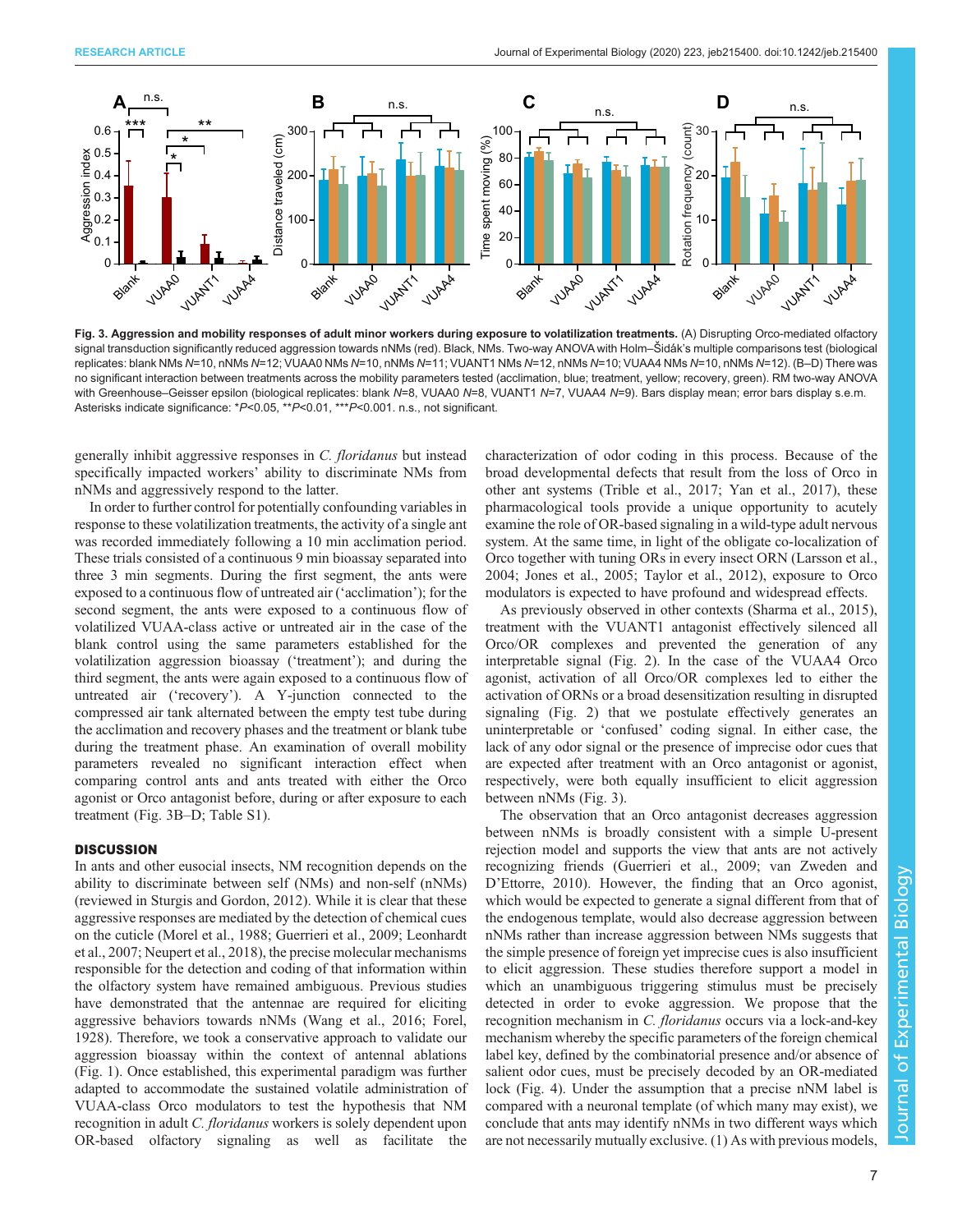<span id="page-7-0"></span>

Fig. 4. Lock-and-key model of nNM recognition and aggression. The triggering stimuli, represented by the teeth on a key, must be precisely detected by the OR tumblers in the lock. OR-dependent recognition of nNM cues leads to aggression against foes (green open lock); however, blocking ORdependent recognition of NM/nNM cues does not lead to aggression, nor does the presence of an ambiguous chemical cue (closed red locks).

unfamiliar nNM labels are compared with a familiar NM template and the dissimilarity between the two leads to aggression ([Neupert](#page-8-0) [et al., 2018; Vander Meer and Morel, 1998](#page-8-0); [Obin and Vandermeer,](#page-8-0) [1989](#page-8-0)). However, given that neither VUANT1 nor VUAA4 elicited aggression, this dissimilarity must be constrained in some way with bounded thresholds wherein the label must be sufficiently different from the template but not so different as to be ambiguous. (2) If unfamiliar nNM labels are compared with intruder templates that represent odor profiles which should be rejected from the colony and a certain level of precision between the label and template is required to elicit aggression, then we would similarly expect both VUANT1 and VUAA4 to decrease aggression between nNMs.

Furthermore, these data suggest that, when faced with some level of uncertainty, C. floridanus workers default towards acceptance rather than rejection. Over and above the benefits of conserving energy by avoiding potentially unnecessary aggression, for ants that spend the majority of their life cycle within colonies where they are more likely to encounter NMs than nNMs, this strategy may also reduce acceptance errors and therefore increase overall colony fitness ([Reeve, 1989\)](#page-8-0). It will be interesting to determine whether similar processes occur across worker behavioral task groups that may spend more time outside the nest (i.e. scouts and foragers) or whether different recognition methods have evolved across castes and/or species.

Our data definitively demonstrate that Orco/OR-mediated signaling is necessary for mediating aggression towards nNMs in C. floridanus and moreover excludes the sufficiency of other signaling pathways and sensory modalities in this context. These results are consistent with previous literature suggesting that aggression-mediated NM recognition may be more appropriately described as nNM recognition [\(Guerrieri et al., 2009](#page-8-0); [van Zweden](#page-8-0) and D'[Ettorre, 2010\)](#page-8-0). While the roles of individual ant ORs or specific subsets of ORs in nNM recognition remain to be elucidated, the combinatorial interactions among specialized ORs ([Slone et al.,](#page-8-0) [2017](#page-8-0); [Pask et al., 2017](#page-8-0)), the plasticity of the neuronal templates [\(Neupert et al., 2018](#page-8-0); [Leonhardt et al., 2007](#page-8-0)), the similarly diverse and plastic labels ([Vander Meer et al., 1989](#page-8-0); [Wagner et al., 1998](#page-8-0);

[Kaib et al., 2000; Nascimento et al., 2013](#page-8-0)), and the observation that repeated stimulation with colony odors produced variable response patterns in the antennal lobe (Brandstaetter et al., 2011) are likely to make those studies extremely challenging. Nevertheless, the demonstration that precise and unambiguous OR-based coding is necessary for ants to distinguish foe from friend represents a significant advance to link the longstanding interest in social insect behavior with more recent studies detailing the evolutionary complexity of the insect olfactory system ([Hölldobler and Wilson,](#page-8-0) [1990;](#page-8-0) [Zhou et al., 2012, 2015\)](#page-9-0).

#### Acknowledgements

We thank the laboratories of our colleagues Dr J. Liebig (Arizona State University) and Dr S. L. Berger (University of Pennsylvania) for ant collections. We also thank Drs Berger, R. Bonasio, P. Abbot, A. Carr and H. W. Honegger for comments on the manuscript. We lastly thank Drs H. W. Honegger, J. Slone and R. Jason Pitts and Mr Zi Ye along with other members of the Zwiebel lab for suggestions throughout the course of this work, Dr S. Ochieng for ant rearing and technical help, and Dr A. M. McAinsh for editorial assistance.

#### Competing interests

The authors declare no competing or financial interests.

#### Author contributions

Conceptualization: S.T.F., A.R., L.J.Z.; Methodology: S.T.F., K.Y.P., A.R., I.B., L.J.Z.; Validation: S.T.F., L.J.Z.; Formal analysis: S.T.F.; Investigation: S.T.F., K.Y.P., A.R., I.B.; Resources: L.J.Z.; Data curation: S.T.F., L.J.Z.; Writing - original draft: S.T.F., L.J.Z.; Writing - review & editing: S.T.F., K.Y.P., A.R., I.B., L.J.Z.; Visualization: S.T.F.; Supervision: S.T.F., L.J.Z.; Project administration: S.T.F., L.J.Z.; Funding acquisition: L.J.Z.

#### Funding

This work was supported by a grant from the National Institutes of Health (NIGMS/ RO1GM128336) to L.J.Z. and with endowment funding from Vanderbilt University. Deposited in PMC for release after 12 months.

#### Supplementary information

Supplementary information available online at <http://jeb.biologists.org/lookup/doi/10.1242/jeb.215400.supplemental>

#### References

- Ayre, D. J. and Grosberg, R. K. [\(1995\). Aggression, habituation, and clonal](https://doi.org/10.1086/285808) [coexistence in the sea anemone Anthopleura elegantissima.](https://doi.org/10.1086/285808) Am. Nat. 146, [427-453. doi:10.1086/285808](https://doi.org/10.1086/285808)
- [Benton, R., Sachse, S., Michnick, S. W. and Vosshall, L. B.](https://doi.org/10.1371/journal.pbio.0040020) (2006). Atypical [membrane topology and heteromeric function of Drosophila odorant receptors in](https://doi.org/10.1371/journal.pbio.0040020) vivo. PLoS Biol. 4[, e20. doi:10.1371/journal.pbio.0040020](https://doi.org/10.1371/journal.pbio.0040020)
- [Blanchard, R. J. and Blanchard, D. C.](https://doi.org/10.1016/S0091-6773(77)90308-X) (1977). Aggressive behavior in the rat. Behav. Biol. 21[, 197-224. doi:10.1016/S0091-6773\(77\)90308-X](https://doi.org/10.1016/S0091-6773(77)90308-X)
- [Bonasio, R., Zhang, G., Ye, C., Mutti, N. S., Fang, X., Qin, N., Donahue, G., Yang,](https://doi.org/10.1126/science.1192428) P., Li, Q., Li, C. et al. [\(2010\). Genomic comparison of the ants Camponotus](https://doi.org/10.1126/science.1192428) [floridanus and Harpegnathos saltator.](https://doi.org/10.1126/science.1192428) Science 329, 1068-1071. doi:10.1126/ [science.1192428](https://doi.org/10.1126/science.1192428)
- Bos, N. and D'Ettorre, P. [\(2012\). Recognition of social identity in ants.](https://doi.org/10.3389/fpsyg.2012.00083) Front. Psychol. 3[, 83. doi:10.3389/fpsyg.2012.00083](https://doi.org/10.3389/fpsyg.2012.00083)
- [Brandstaetter, A. S. and Kleineidam, C. J.](https://doi.org/10.1152/jn.01106.2010) (2011). Distributed representation of [social odors indicates parallel processing in the antennal lobe of ants.](https://doi.org/10.1152/jn.01106.2010) J. Neurophysiol. 106[, 2437-2449. doi:10.1152/jn.01106.2010](https://doi.org/10.1152/jn.01106.2010)
- Brandstaetter, A., Rö[ssler, W. and Kleineidam, C. J.](https://doi.org/10.1371/journal.pone.0021383) (2011). Friends and foes from an ant brain's point of view – [neuronal correlates of colony odors in a social](https://doi.org/10.1371/journal.pone.0021383) insect. PLoS ONE 6[, e21383-e21392. doi:10.1371/journal.pone.0021383](https://doi.org/10.1371/journal.pone.0021383)
- Butterwick, J. A., del Má[rmol, J., Kim, K. H., Kahlson, M. A., Rogow, J. A., Walz,](https://doi.org/10.1038/s41586-018-0420-8) T. and Ruta, V. [\(2018\). Cryo-EM structure of the insect olfactory receptor Orco.](https://doi.org/10.1038/s41586-018-0420-8) Nature 560[, 447-452. doi:10.1038/s41586-018-0420-8](https://doi.org/10.1038/s41586-018-0420-8)
- Crozier, R. H. and Dix, M. W. [\(1979\). Analysis of two genetic models for the innate](https://doi.org/10.1007/BF00297645) [components of colony odor in social Hymenoptera.](https://doi.org/10.1007/BF00297645) Behav. Ecol. Sociobiol. 4, [217-224. doi:10.1007/BF00297645](https://doi.org/10.1007/BF00297645)
- [Endler, A., Liebig, J., Schmitt, T., Parker, J. E., Jones, G. R., Schreier, P. and](https://doi.org/10.1073/pnas.0308447101) Hölldobler, B. [\(2004\). Surface hydrocarbons of queen eggs regulate worker](https://doi.org/10.1073/pnas.0308447101) [reproduction in a social insect.](https://doi.org/10.1073/pnas.0308447101) Proc. Natl. Acad. Sci. USA 101, 2945-2950. doi:10. [1073/pnas.0308447101](https://doi.org/10.1073/pnas.0308447101)
- Forel, A. (1928). The Social World of the Ants Compared with that of Man. London and New York: G.P. Putnam's Sons, Ltd.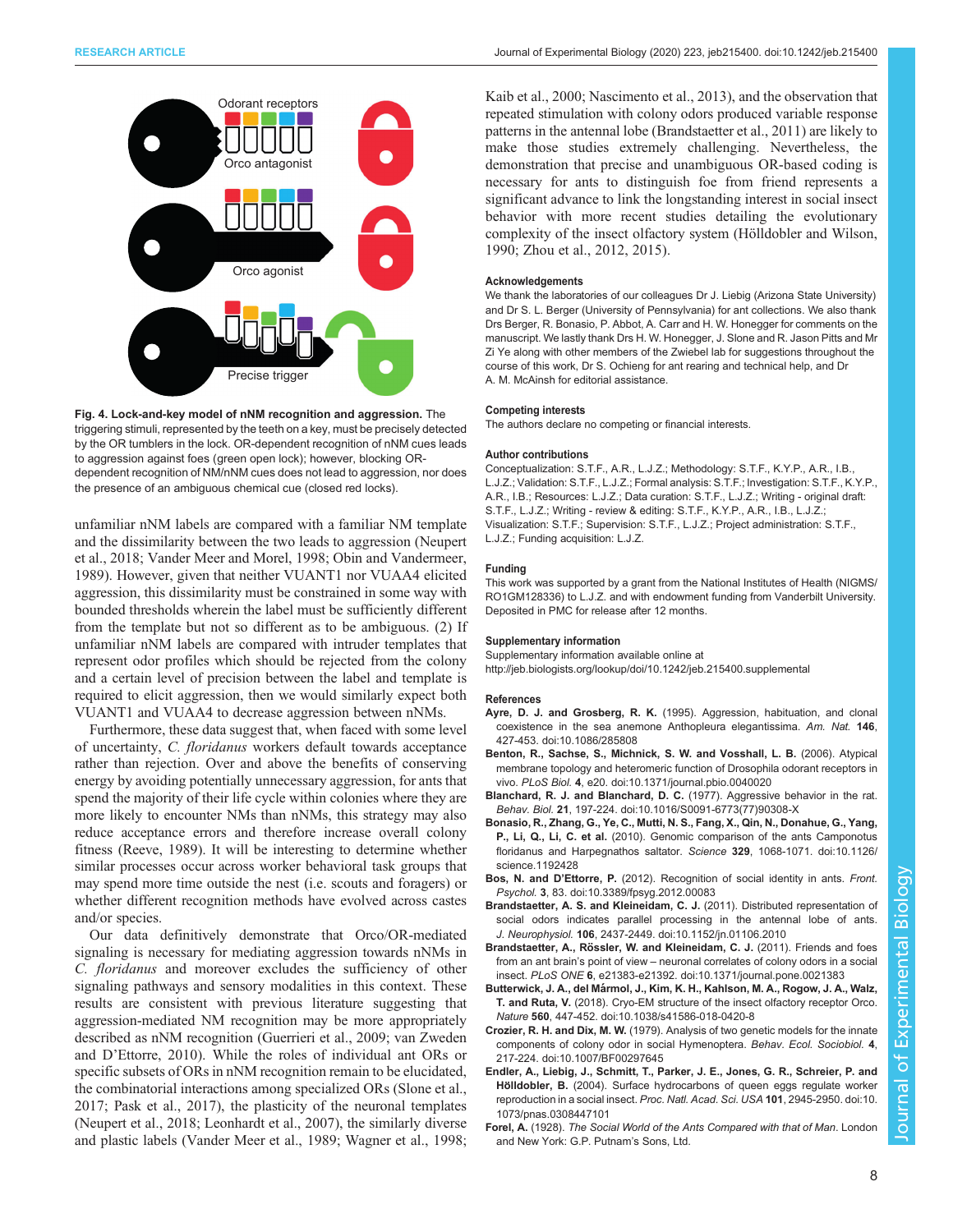- <span id="page-8-0"></span>Gadau, J., Heinze, J., Hö[lldobler, B. and Schmid, M.](https://doi.org/10.1111/j.1365-294X.1996.tb00374.x) (1996). Population and [colony structure of the carpenter ant Camponotus floridanus.](https://doi.org/10.1111/j.1365-294X.1996.tb00374.x) Mol. Ecol. 5, [785-792. doi:10.1111/j.1365-294X.1996.tb00374.x](https://doi.org/10.1111/j.1365-294X.1996.tb00374.x)
- Gordon, D. M. [\(2015\). From division of labor to the collective behavior of social](https://doi.org/10.1007/s00265-015-2045-3) insects. Behav. Ecol. Sociobiol. 70[, 1101-1108. doi:10.1007/s00265-015-2045-3](https://doi.org/10.1007/s00265-015-2045-3)
- [Gospocic, J., Shields, E. J., Glastad, K. M., Lin, Y., Penick, C. A., Yan, H.,](https://doi.org/10.1016/j.cell.2017.07.014) [Mikheyev, A. S., Linksvayer, T. A., Garcia, B. A., Berger, S. L. et al.](https://doi.org/10.1016/j.cell.2017.07.014) (2017). The [neuropeptide Corazonin controls social behavior and caste identity in ants.](https://doi.org/10.1016/j.cell.2017.07.014) Cell 170[, 748-759.e12. doi:10.1016/j.cell.2017.07.014](https://doi.org/10.1016/j.cell.2017.07.014)
- Guerrieri, F. J. and D'Ettorre, P. [\(2008\). The mandible opening response:](https://doi.org/10.1242/jeb.008508) [quantifying aggression elicited by chemical cues in ants.](https://doi.org/10.1242/jeb.008508) J. Exp. Biol. 211. [1109-1113. doi:10.1242/jeb.008508](https://doi.org/10.1242/jeb.008508)
- [Guerrieri, F. J., Nehring, V., Jørgensen, C. G., Nielsen, J., Galizia, C. G. and](https://doi.org/10.1098/rspb.2008.1860) D'Ettorre, P. [\(2009\). Ants recognize foes and not friends.](https://doi.org/10.1098/rspb.2008.1860) Proc. R. Soc. B Biol. Sci. 276[, 2461-2468. doi:10.1098/rspb.2008.1860](https://doi.org/10.1098/rspb.2008.1860)
- [Hansen, I. A., Rodriguez, S. D., Drake, L. L., Price, D. P., Blakely, B. N.,](https://doi.org/10.1371/journal.pone.0113692) [Hammond, J. I., Tsujimoto, H., Monroy, E. Y., Maio, W. A. and Romero, A.](https://doi.org/10.1371/journal.pone.0113692) [\(2014\). The odorant receptor co-receptor from the bed bug, Cimex lectularius L.](https://doi.org/10.1371/journal.pone.0113692) PLoS ONE 9[, e113692. doi:10.1371/journal.pone.0113692](https://doi.org/10.1371/journal.pone.0113692)
- Hölldobler, B. and Wilson, E. O. (1990). The Ants. Cambridge, MA: Belknap Press of Harvard Univ Press.
- [Jones, W. D., Nguyen, T.-A. T., Kloss, B., Lee, K. J. and Vosshall, L. B.](https://doi.org/10.1016/j.cub.2005.02.007) (2005). [Functional conservation of an insect odorant receptor gene across 250 million](https://doi.org/10.1016/j.cub.2005.02.007) years of evolution. Curr. Biol. 15[, R119-R121. doi:10.1016/j.cub.2005.02.007](https://doi.org/10.1016/j.cub.2005.02.007)
- [Jones, P. L., Pask, G. M., Rinker, D. C. and Zwiebel, L. J.](https://doi.org/10.1073/pnas.1102425108) (2011). Functional [agonism of insect odorant receptor ion channels.](https://doi.org/10.1073/pnas.1102425108) Proc. Natl. Acad. Sci. USA 108, [8821-8825. doi:10.1073/pnas.1102425108](https://doi.org/10.1073/pnas.1102425108)
- [Jones, P. L., Pask, G. M., Romaine, I. M., Taylor, R. W., Reid, P. R., Waterson,](https://doi.org/10.1371/journal.pone.0030304) [A. G., Sulikowski, G. A. and Zwiebel, L. J.](https://doi.org/10.1371/journal.pone.0030304) (2012). Allosteric antagonism of [insect odorant receptor ion channels.](https://doi.org/10.1371/journal.pone.0030304) PLoS ONE 7, e30304. doi:10.1371/journal. [pone.0030304](https://doi.org/10.1371/journal.pone.0030304)
- [Kaib, M., Eisermann, B., Schoeters, E., Billen, J., Franke, S. and Francke, W.](https://doi.org/10.1007/s003590000146) [\(2000\). Task-related variation of postpharyngeal and cuticular hydrocarbon](https://doi.org/10.1007/s003590000146) [compositions in the ant Myrmicaria eumenoides.](https://doi.org/10.1007/s003590000146) J. Comp. Physiol. A 186, [939-948. doi:10.1007/s003590000146](https://doi.org/10.1007/s003590000146)
- [Larsson, M. C., Domingos, A. I., Jones, W. D., Chiappe, M. E., Amrein, H. and](https://doi.org/10.1016/j.neuron.2004.08.019) Vosshall, L. B. [\(2004\). Or83b encodes a broadly expressed odorant receptor](https://doi.org/10.1016/j.neuron.2004.08.019) [essential for Drosophila olfaction.](https://doi.org/10.1016/j.neuron.2004.08.019) Neuron 43, 703-714. doi:10.1016/j.neuron. [2004.08.019](https://doi.org/10.1016/j.neuron.2004.08.019)
- [Leonhardt, S. D., Brandstaetter, A. S. and Kleineidam, C. J.](https://doi.org/10.1007/s00359-007-0252-8) (2007). Reformation [process of the neuronal template for nestmate-recognition cues in the carpenter](https://doi.org/10.1007/s00359-007-0252-8) ant Camponotus floridanus. [J. Comp. Physiol. A Neuroethol. Sens. Neural Behav.](https://doi.org/10.1007/s00359-007-0252-8) Physiol. 193[, 993-1000. doi:10.1007/s00359-007-0252-8](https://doi.org/10.1007/s00359-007-0252-8)
- [Mckenzie, S. K., Fetter-Pruneda, I., Ruta, V. and Kronauer, D. J. C.](https://doi.org/10.1073/pnas.1610800113) (2016). [Transcriptomics and neuroanatomy of the clonal raider ant implicate an expanded](https://doi.org/10.1073/pnas.1610800113) [clade of odorant receptors in chemical communication.](https://doi.org/10.1073/pnas.1610800113) Proc. Natl. Acad. Sci. USA 113[, 14091-14096. doi:10.1073/pnas.1610800113](https://doi.org/10.1073/pnas.1610800113)
- [Mitani, J. C., Watts, D. P. and Amsler, S. J.](https://doi.org/10.1016/j.cub.2010.04.021) (2010). Lethal intergroup aggression [leads to territorial expansion in wild chimpanzees.](https://doi.org/10.1016/j.cub.2010.04.021) Curr. Biol. 20, R507-R508. [doi:10.1016/j.cub.2010.04.021](https://doi.org/10.1016/j.cub.2010.04.021)
- Moore, D. and Liebig, J. [\(2010\). Mechanisms of social regulation change across](https://doi.org/10.1186/1471-2148-10-328) colony development in an ant. BMC Evol. Biol. 10[, 328. doi:10.1186/1471-2148-](https://doi.org/10.1186/1471-2148-10-328) [10-328](https://doi.org/10.1186/1471-2148-10-328)
- [Morel, L., Vander Meer, R. K. and Lavine, B. K.](https://doi.org/10.1007/BF00300567) (1988). Ontogeny of nestmate [recognition cues in the red carpenter ant \(Camponotus Floridanus\) - behavioral](https://doi.org/10.1007/BF00300567) [and chemical evidence for the role of age and social experience.](https://doi.org/10.1007/BF00300567) Behav. Ecol. Sociobiol. 22[, 175-183. doi:10.1007/BF00300567](https://doi.org/10.1007/BF00300567)
- [Nakanishi, A., Nishino, H., Watanabe, H., Yokohari, F. and Nishikawa, M.](https://doi.org/10.1007/s00441-009-0863-1) (2009). [Sex-specific antennal sensory system in the ant Camponotus japonicus: structure](https://doi.org/10.1007/s00441-009-0863-1) [and distribution of sensilla on the flagellum.](https://doi.org/10.1007/s00441-009-0863-1) Cell Tissue Res. 338, 79-97. doi:10. [1007/s00441-009-0863-1](https://doi.org/10.1007/s00441-009-0863-1)
- [Nascimento, F. S., Tannure-Nascimento, I. C., Dantas, J. O., Turatti, I. C. and](https://doi.org/10.1007/s10905-012-9353-5) Lopes, N. P. [\(2013\). Task-related variation of cuticular hydrocarbon profiles affect](https://doi.org/10.1007/s10905-012-9353-5) [nestmate recognition in the giant ant Dinoponera quadriceps.](https://doi.org/10.1007/s10905-012-9353-5) J. Insect Behav. 26, [212-222. doi:10.1007/s10905-012-9353-5](https://doi.org/10.1007/s10905-012-9353-5)
- [Neupert, S., Hornung, M., Millar, J. G. and Kleineidam, C. J.](https://doi.org/10.3389/fnbeh.2018.00191) (2018). Learning [distinct chemical labels of nestmates in ants.](https://doi.org/10.3389/fnbeh.2018.00191) Front. Behav. Neurosci. 12, 191. [doi:10.3389/fnbeh.2018.00191](https://doi.org/10.3389/fnbeh.2018.00191)
- Obin, M. S. and Vander Meer, R. K. [\(1989\). Mechanism of template-label matching](https://doi.org/10.1016/S0003-3472(89)80036-3) [in fire ant, Solenopsis invicta buren, nestmate recognition.](https://doi.org/10.1016/S0003-3472(89)80036-3) Anim. Behav. 38, [430-435. doi:10.1016/S0003-3472\(89\)80036-3](https://doi.org/10.1016/S0003-3472(89)80036-3)
- [Oxley, P. R., Ji, L., Fetter-Pruneda, I., Mckenzie, S. K., Li, C., Hu, H., Zhang, G.](https://doi.org/10.1016/j.cub.2014.01.018) and Kronauer, D. J. C. [\(2014\). The genome of the clonal raider ant Cerapachys](https://doi.org/10.1016/j.cub.2014.01.018) biroi. Curr. Biol. 24[, 451-458. doi:10.1016/j.cub.2014.01.018](https://doi.org/10.1016/j.cub.2014.01.018)
- [Ozaki, M., Wada-Katsumata, A., Fujikawa, K., Iwasaki, M., Yokohari, F., Satoji,](https://doi.org/10.1126/science.1105244) Y., Nisimura, T. and Yamaoka, R. [\(2005\). Ant nestmate and nonnestmate](https://doi.org/10.1126/science.1105244) [discrimination by a chemosensory sensillum.](https://doi.org/10.1126/science.1105244) Science 309, 311-314. doi:10.1126/ [science.1105244](https://doi.org/10.1126/science.1105244)
- Pask, G. M., Jones, P. L., Rü[tzler, M., Rinker, D. C. and Zwiebel, L. J.](https://doi.org/10.1371/journal.pone.0028774) (2011). [Heteromeric Anopheline odorant receptors exhibit distinct channel properties.](https://doi.org/10.1371/journal.pone.0028774) PLoS ONE 6[, e28774. doi:10.1371/journal.pone.0028774](https://doi.org/10.1371/journal.pone.0028774)
- [Pask, G. M., Slone, J. D., Millar, J. G., Das, P., Moreira, J. A., Zhou, X., Bello, J.,](https://doi.org/10.1038/s41467-017-00099-1) [Berger, S. L., Bonasio, R., Desplan, C. et al.](https://doi.org/10.1038/s41467-017-00099-1) (2017). Specialized odorant [receptors in social insects that detect cuticular hydrocarbon cues and candidate](https://doi.org/10.1038/s41467-017-00099-1) pheromones. Nat. Commun. 8[, 297. doi:10.1038/s41467-017-00099-1](https://doi.org/10.1038/s41467-017-00099-1)
- Reeve, H. K. [\(1989\). The evolution of conspecific acceptance thresholds.](https://doi.org/10.1086/284926) Am. Nat. 133[, 407-435. doi:10.1086/284926](https://doi.org/10.1086/284926)
- [Rinker, D. C., Jones, P. L., Pitts, R. J., Rutzler, M., Camp, G., Sun, L. J., Xu, P. X.,](https://doi.org/10.1111/j.1365-3032.2011.00821.x) [Dorset, D. C., Weaver, D. and Zwiebel, L. J.](https://doi.org/10.1111/j.1365-3032.2011.00821.x) (2012). Novel high-throughput [screens of Anopheles gambiae odorant receptors reveal candidate behaviour](https://doi.org/10.1111/j.1365-3032.2011.00821.x)[modifying chemicals for mosquitoes.](https://doi.org/10.1111/j.1365-3032.2011.00821.x) Physiol. Entomol. 37, 33-41. doi:10.1111/j. [1365-3032.2011.00821.x](https://doi.org/10.1111/j.1365-3032.2011.00821.x)
- Robertson, H. M. and Wanner, K. W. [\(2006\). The chemoreceptor superfamily in the](https://doi.org/10.1101/gr.5057506) [honey bee, Apis mellifera: expansion of the odorant, but not gustatory, receptor](https://doi.org/10.1101/gr.5057506) family. Genome Res. 16[, 1395-1403. doi:10.1101/gr.5057506](https://doi.org/10.1101/gr.5057506)
- [Romaine, I. M., Taylor, R. W., Saidu, S. P., Kim, K., Sulikowski, G. A., Zwiebel,](https://doi.org/10.1016/j.bmcl.2014.04.081) L. J. and Waterson, A. G. [\(2014\). Narrow SAR in odorant sensing Orco receptor](https://doi.org/10.1016/j.bmcl.2014.04.081) agonists. Bioorg. Med. Chem. Lett. 24[, 2613-2616. doi:10.1016/j.bmcl.2014.04.](https://doi.org/10.1016/j.bmcl.2014.04.081) [081](https://doi.org/10.1016/j.bmcl.2014.04.081)
- [Sato, K., Pellegrino, M., Nakagawa, T., Vosshall, L. B. and Touhara, K.](https://doi.org/10.1038/nature06850) (2008). [Insect olfactory receptors are heteromeric ligand-gated ion channels.](https://doi.org/10.1038/nature06850) Nature 452, [1002-1006. doi:10.1038/nature06850](https://doi.org/10.1038/nature06850)
- [Scheel, D., Godfrey-Smith, P. and Lawrence, M.](https://doi.org/10.1016/j.cub.2015.12.033) (2016). Signal use by octopuses in agonistic interactions. Curr. Biol. 26[, 377-382. doi:10.1016/j.cub.2015.12.033](https://doi.org/10.1016/j.cub.2015.12.033)
- [Sharma, K. R., Enzmann, B. L., Schmidt, Y., Moore, D., Jones, G. R., Parker, J.,](https://doi.org/10.1016/j.celrep.2015.07.031) [Berger, S. L., Reinberg, D., Zwiebel, L. J., Breit, B. et al.](https://doi.org/10.1016/j.celrep.2015.07.031) (2015). Cuticular [hydrocarbon pheromones for social behavior and their coding in the ant antenna.](https://doi.org/10.1016/j.celrep.2015.07.031) Cell Rep. 12[, 1261-1271. doi:10.1016/j.celrep.2015.07.031](https://doi.org/10.1016/j.celrep.2015.07.031)
- Sherman, P. W., Reeve, H. K. and Pfennig, D. W. (1997). Recognition systems. In Behavioural Ecology: An Evolutionary Approach (ed. J. R. Krebs and N. B. Davies), pp. 69-96. Oxford, UK: Wiley-Blackwell.
- [Slone, J. D., Pask, G. M., Ferguson, S. T., Millar, J. G., Berger, S. L., Reinberg,](https://doi.org/10.1073/pnas.1704647114) [D., Liebig, J., Ray, A. and Zwiebel, L. J.](https://doi.org/10.1073/pnas.1704647114) (2017). Functional characterization of [odorant receptors in the ponerine ant, Harpegnathos saltator.](https://doi.org/10.1073/pnas.1704647114) Proc. Natl. Acad. Sci. USA 114[, 8586-8591. doi:10.1073/pnas.1704647114](https://doi.org/10.1073/pnas.1704647114)
- [Smith, C. D., Zimin, A., Holt, C., Abouheif, E., Benton, R., Cash, E., Croset, V.,](https://doi.org/10.1073/pnas.1008617108) [Currie, C. R., Elhaik, E., Elsik, C. G. et al.](https://doi.org/10.1073/pnas.1008617108) (2011a). Draft genome of the globally [widespread and invasive Argentine ant \(Linepithema humile\).](https://doi.org/10.1073/pnas.1008617108) Proc. Natl. Acad. Sci. USA 108[, 5673-5678. doi:10.1073/pnas.1008617108](https://doi.org/10.1073/pnas.1008617108)
- [Smith, C. R., Smith, C. D., Robertson, H. M., Helmkampf, M., Zimin, A., Yandell,](https://doi.org/10.1073/pnas.1007901108) [M., Holt, C., Hu, H., Abouheif, E., Benton, R. et al.](https://doi.org/10.1073/pnas.1007901108) (2011b). Draft genome of the [red harvester ant Pogonomyrmex barbatus.](https://doi.org/10.1073/pnas.1007901108) Proc. Natl Acad. Sci. USA, 1-6. [doi:10.1073/pnas.1007901108](https://doi.org/10.1073/pnas.1007901108)
- Sturgis, S. J. and Gordon, D. M. (2012). Nestmate recognition in ants (Hymenoptera: Formicidae): a review. Myrmecol. News 16, 101-110.
- [Suh, E., Bohbot, J. D. and Zwiebel, L. J.](https://doi.org/10.1016/j.cois.2014.10.006) (2014). Peripheral olfactory signaling in insects. Curr. Opin. Insect Sci. 6[, 86-92. doi:10.1016/j.cois.2014.10.006](https://doi.org/10.1016/j.cois.2014.10.006)
- [Taylor, R. W., Romaine, I. M., Liu, C., Murthi, P., Jones, P. L., Waterson, A. G.,](https://doi.org/10.1021/cb300331z) Sulikowski, G. A. and Zwiebel, L. J. [\(2012\). Structure-activity relationship of a](https://doi.org/10.1021/cb300331z) [broad-spectrum insect odorant receptor agonist.](https://doi.org/10.1021/cb300331z) ACS Chem. Biol. 7, 1647-1652. [doi:10.1021/cb300331z](https://doi.org/10.1021/cb300331z)
- [Trible, W., Olivos-Cisneros, L., McKenzie, S. K., Saragosti, J., Chang, N.-C.,](https://doi.org/10.1016/j.cell.2017.07.001) [Matthews, B. J., Oxley, P. R. and Kronauer, D. J. C.](https://doi.org/10.1016/j.cell.2017.07.001) (2017). Orco mutagenesis [causes loss of antennal lobe glomeruli and impaired social behavior in ants.](https://doi.org/10.1016/j.cell.2017.07.001) Cell 170[, 727-735.e10. doi:10.1016/j.cell.2017.07.001](https://doi.org/10.1016/j.cell.2017.07.001)
- Tsitoura, P. and latrou, K. [\(2016\). Positive allosteric modulation of insect olfactory](https://doi.org/10.3389/fncel.2016.00275) [receptor function by ORco agonists.](https://doi.org/10.3389/fncel.2016.00275) Front Cell Neurosci 10, 275. doi:10.3389/ [fncel.2016.00275](https://doi.org/10.3389/fncel.2016.00275)
- [Tsitoura, P., Koussis, K. and Iatrou, K.](https://doi.org/10.1074/jbc.M114.632299) (2015). Inhibition of Anopheles gambiae [odorant receptor function by mosquito repellents.](https://doi.org/10.1074/jbc.M114.632299) J. Biol. Chem. 290, 7961-7972. [doi:10.1074/jbc.M114.632299](https://doi.org/10.1074/jbc.M114.632299)
- van Zweden, J. S. and D'Ettorre, P. (2010). Nestmate recognition in social insects and the role of hydrocarbons. In Insect Hydrocarbons: Biology, Biochemistry, and Chemical Ecology (ed. G. J. Blonquist and A. G. Bagneres), pp. 222-243. Cambridge University Press.
- vander Meer, R. and Morel, L. (1998). Nestmate recognition in ants. In Pheromone Communication in Social Insects (ed. R. vander Meer, M. D. Breed, M. L. Winston and K. E. Espelie), pp. 79-103. Boulder, CO: Westview Press.
- [vander Meer, R. K., Saliwanchik, D. and Lavine, B.](https://doi.org/10.1007/BF01207442) (1989). Temporal changes in [colony cuticular hydrocarbon patterns of Solenopsis invicta: implications for](https://doi.org/10.1007/BF01207442) nestmate recognition. J. Chem. Ecol. 15[, 2115-2125. doi:10.1007/BF01207442](https://doi.org/10.1007/BF01207442)
- [Wagner, D., Brown, M. J. F., Broun, P., Cuevas, W., Moses, L. E., Chao, D. L. and](https://doi.org/10.1023/A:1020781508889) Gordon, D. M. [\(1998\). Task-related differences in the cuticular hydrocarbon](https://doi.org/10.1023/A:1020781508889) [composition of harvester ants, Pogonomyrmex barbatus.](https://doi.org/10.1023/A:1020781508889) J. Chem. Ecol. 24, [2021-2037. doi:10.1023/A:1020781508889](https://doi.org/10.1023/A:1020781508889)
- [Wang, Q., Goodger, J. Q. D., Woodrow, I. E. and Elgar, M. A.](https://doi.org/10.1098/rspb.2016.0310) (2016). Location[specific cuticular hydrocarbon signals in a social insect.](https://doi.org/10.1098/rspb.2016.0310) Proc. Biol. Sci. 283, [20160310. doi:10.1098/rspb.2016.0310](https://doi.org/10.1098/rspb.2016.0310)